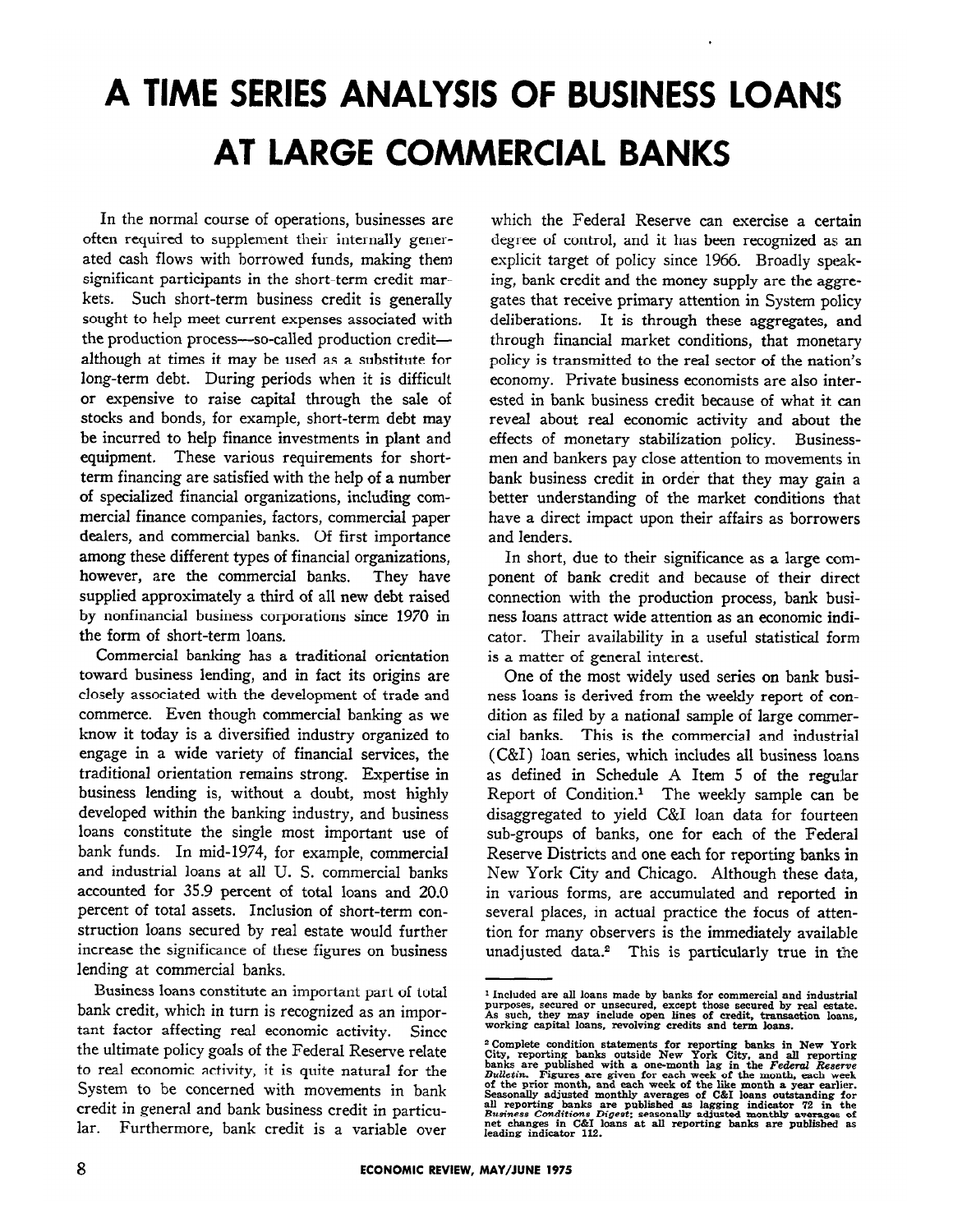case of data for the twelve reporting banks in New York City. The unadjusted New York City data are considered by many to be a bellwether for nationwide conditions in C&I loans and are often used, especially in the business community, as a basis for judgments about credit market conditions generally. Unfortunately, this C&I loan series may at times be misleading. Its widespread usage suggests that the basic differences between the behavior of C&I loan portfolios at New York City banks and portfolios at other banks is not clearly understood.3

This article compares C&I loans outstanding over time for two groups of banks which together constitute the entire sample of large reporting banks: the twelve New York City reporters (NYC banks) and all reporting banks exclusive of those in New York City (all other banks). Its purpose is to describe the nature of differences in business lending between these two groups of banks and to determine the extent of such differences. Differences in business lending activity between money center and regional banking organizations will be revealed, and an indication will be provided as to whether or not the NYC banks provide a useful proxy for such lending activity in other areas of the country.

The analysis considers monthly average data for the period 1966-1974, a relatively short span by time series standards but remarkably long given the frequency of changes in the large reporting bank sample. The traditional method of analysis of economic time series, which separates the influences on data movements into four distinct components-irregular, seasonal, trend, and cyclical--is employed. After modifying the irregular or random data values and determining the seasonal component, which is accomplished using the ratio to moving average technique, the data are fitted to a function approximating their long-run trend. This process yields a set of residual values that represent the cyclical component of the data. A comparison is made of the seasonal, trend, and cyclical elements in the data between the two groups of banks.4

Before undertaking this statistical analysis, however, a background examination of the information source upon which this article is based is in order.

# **THE LARGE COMMERCIAL BANK WEEKLY CONDITION REPORT**

The weekly condition report is completed, on a voluntary participation basis, by approximately 335 banks around the nation, twelve of which are located in New York City.<sup>5</sup> Although small in number, compared with the approximately 14,500 banks that operate in the U. S., these sample institutions include most of the nation's largest banks and together they account for about 60 percent of total banking resources. The weekly condition report, which is completed as of the close of business each Wednesday, is patterned after the mid-year and year-end Report of Condition, and individual items are defined in the same way on both statements. After being completed by the respondent banks, the reports are mailed to the Federal Reserve Banks with intended arrival not later than the following Tuesday ; there the information is edited, consolidated and forwarded to the Board of Governors. Aggregate national data and District breakdowns are published by the Board with one week's delay in the H.4.2 release.

Special handling procedures in effect for the reporting banks in New York City and Chicago allow their data to be released on the Thursday following the statement date. The respective Reserve Banks release this information with only one day's delay, as does the Board in its H.4.3 release.

The origins of the large commercial bank reporting series reach back to 1917, when the Federal Reserve first began collecting selected balance sheet information from certain member banks on a weekly basis. As would naturally be expected, a number of revisions have occurred since the inception of the sample, affecting both the composition of reporting banks and the basic report format. Such revisions have damaged the time series continuity of the data, and their existence demands that careful attention be given to considerations of data comparability. A major change in sample composition was effected in December 1965 that places a constraint on any time series study of C&I loan data. At year-end 1965, the sample of weekly reporting banks was redrawn to include all commercial banks (member and non-

<sup>&</sup>lt;sup>3</sup>A recent example of such misunderstanding occurred in the<br>summer of 1974, when prevailing thinking in the investment com-<br>munity centered analytical attention on the C&I loan data of weekly<br>reporting New York banks. Th

 $*$  Although not discussed in this article, a parallel analysis has been conducted using weekly data observations over the 1966-1974 period. These data, which consist of  $470$  observations for each group of banks, are sea the study are almost identical to those obtained using monthly data. The detailed results of this parallel analysis, including weekly seasonal factors, are available to the interested reader upon request.

<sup>&</sup>lt;sup>5</sup> Included in the tweive are: Amalgamated Bank of New York, The Bank of New York, Bankers Trust Company, The Chase Manhattan Bank N.A., Chemical Bank, First National City Bank, Irving Trust Company, Manufacturers Hanover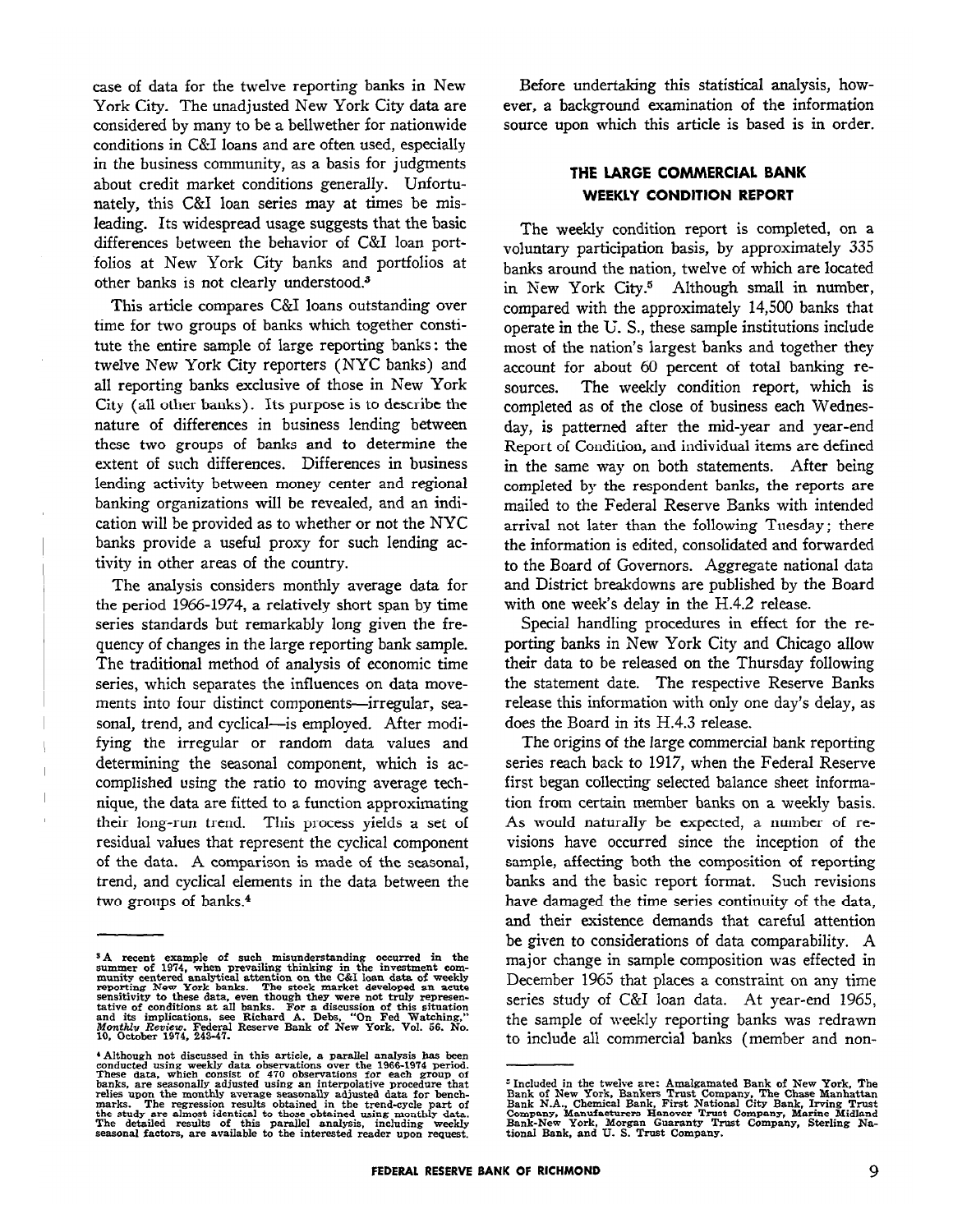

member) with deposits of \$100 million or more as of December 31, 1965.<sup>6</sup> Although a minority of banks in this classification declined to participate in the reporting series, the change in sample composition did broaden the scope of coverage to a considerable degree.

In mid-1969 another substantive change occurred, this time affecting reporting format.<sup>7</sup> Fortunately for the present study, C&I loans were not significantly affected by this change, which was designed to bring the weekly condition report into conformity with alterations made to the official Report of Condition. Thus, the C&I loan data can be considered free of any major disturbances due to official action back through 1966.

There remains, however, another potential source of error that could render the C&I loan data inconsistent over the 1966-1974 period. This concerns uncontrollable changes in the sample due to (infrequent) withdrawals from the survey by participating

6 "Revision of Weekly Reporting Member Bank Series." *Federal Reserve Bulletin,* Vol. 52, No. 8, August 1966, 1137-40.

banks or, more commonly, to mergers and spin-offs involving participants. A procedure called "adjustment bank" is used to help maintain intra-year data comparability and to document and correct for the effects of such sample changes over time. This procedure, which is described in detail in Appendix I, has effectively preserved the comparability of C&I loan data since 1966.

## **SEASONALITY IN COMMERCIAL AND INDUSTRIAL LOANS**

Seasonal variation is a periodic movement that repeats itself regularly in a time series within yearly periods. In the case of C&I loans, such variation has its origin in the most basic determinants of business credit demand. More specifically, the short-term credit needs of business are affected by the influence of the seasons on the production process (especially in agri-business), and in some industries the need for credit is very responsive to seasonal changes in final product demand. In order to account for the influence of seasonal patterns on C&I loans, the original data, consisting of 109 monthly observations for each group of banks under study, are seasonally adjusted using the U. S. Bureau of the Census' X-11 Variant of Census Method II adjustment program. In the process, irregular or randomly occurring values are eliminated and replaced by less erratic modified values. The  $X-11$  program, a ratio to moving average method of seasonal adjustment, is widely used to determine the effects of seasonality on economic time series.8

The adjustment process yields a set of seasonal factors, one for each data observation, stated in terms of a neutral factor of unity, or 100.0. Dividing each original data value by its seasonal factor yields a corresponding adjusted data value. Factors that fall below the 100.0 neutral value reflect months of seasonally depressed loan volume; their effect is to increase the original data observations by the amount necessary to compensate for this depressing effect. Conversely, those factors that are above 100.0 reflect months of seasonally inflated loan volume; their effect is to compensate for this expansionary influence by reducing the level of the original data observation to one in which the seasonality is neutralized. Thus, factor values below 100.0 correct for negative seasonality while those above 100.0 correct for positive seasonality. Seasonal patterns for any given. data series may change over time, and in fact the factors

<sup>7 &</sup>quot;Revision of Weekly Series for Commercial Banks." *Federal Re-serve Bulletin,* Vol. 55, Part 2, No. 8, August 1969, 642-46.

<sup>&</sup>lt;sup>s</sup> The ratio to moving average principle underlying the X-11 method soft seasonally Adjustment is described in William E. Cullison, "A Seasonally Adjusted World—The Census Seasonal Adjustment Technique," Monthly Review, F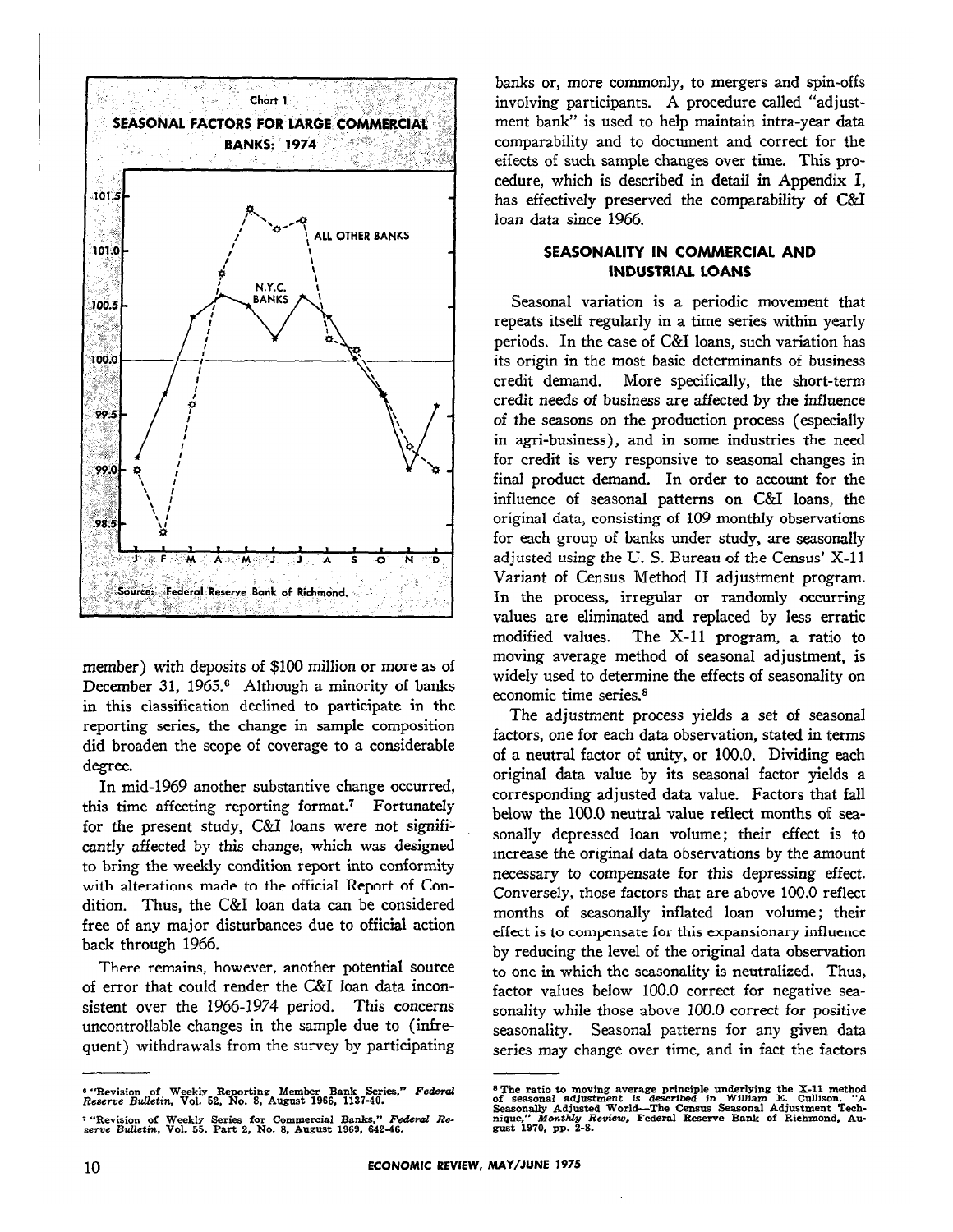that apply to the early years of the C&I loan data are different from those that apply to later years. Current seasonal patterns are of primary interest here, so the monthly factors for 1974 will be examined in detail.

Chart 1 displays the 1974 monthly seasonal factors for NYC banks and all other banks. It is evident that in most months the gap between monthly factors is rather large. This is especially true in February, March, May, June, July, and December. The gap is most pronounced in February, when the net difference between seasonal factors reaches 1.3. The net differences in seasonal factors are most prevalent during the summer months, when the New York City banks show consistently less positive seasonality than the other banks.

Ź

The monthly factors for each group of banks do, however, generally share the same relation to the 100.0 neutral position. Both groups of banks follow the same basic seasonal pattern that is common to

business lending at most commercial banks. Loan volume is seasonally depressed beginning in the fall and this situation continues into the spring, with some increased activity possible during December. In late spring, loan demand intensifies, with volume reaching its seasonal peak in the summer. From this point it tapers off into the slack fall period, beginning another seasonal cycle. In only two months, March and September, does the seasonal effect result in opposing corrections at banks within and outside of New York City. Since the pace of seasonal activity quickens faster at the New York City banks as spring approaches, their loan volume requires a correction for positive seasonality in March, while the same correction for all other banks is delayed until April. Again, when lending activity slackens in the fall, the New York City banks reach in September a point where the influence of positive seasonality is lost, but all other banks do not reach this point until October.

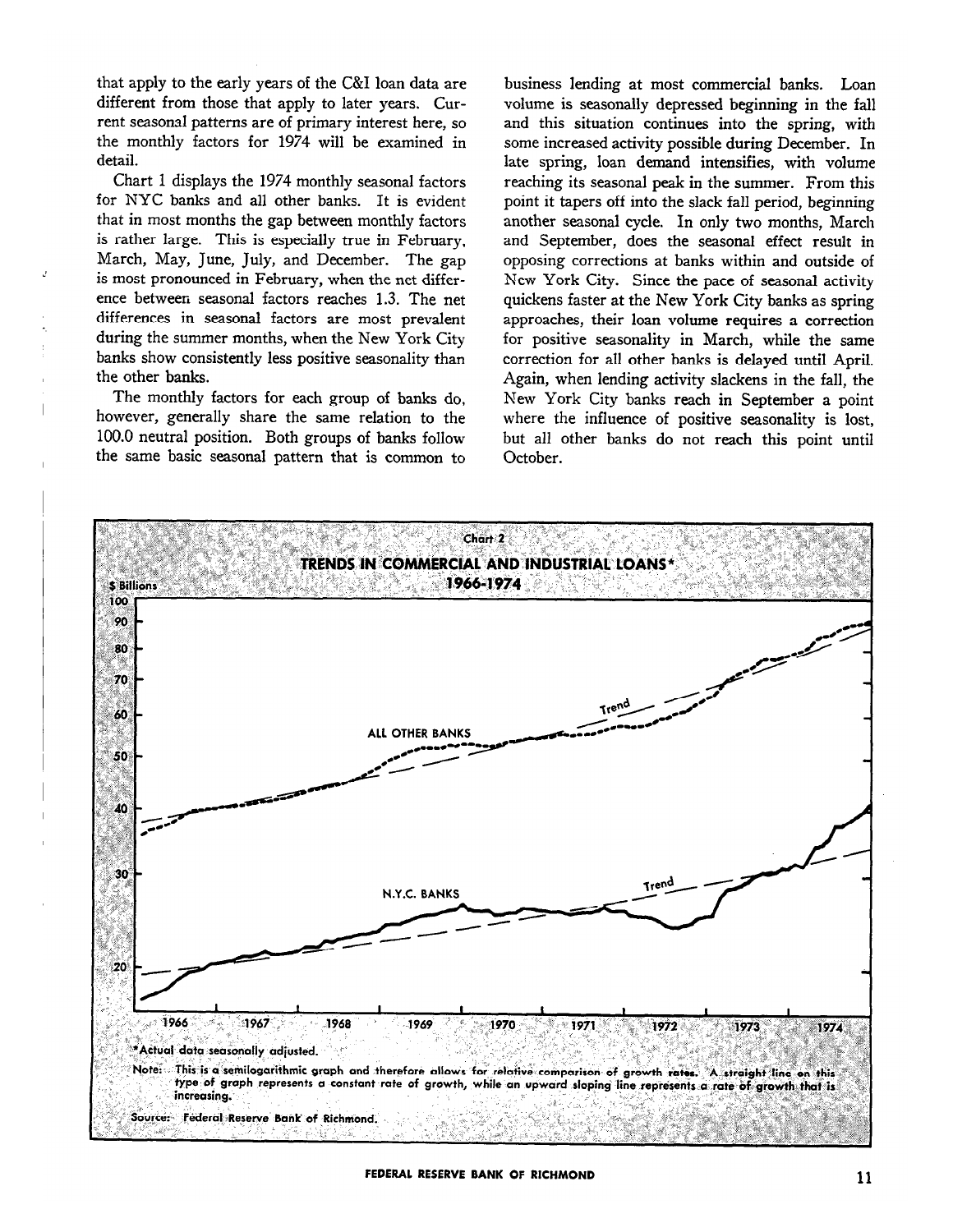Perhaps of greatest concern when interpreting the meaning of unadjusted C&I loan data, as far as the seasonal data component is concerned, are differences in the direction of seasonal changes between different groups of banks. Such differences occur in Chart 1 in the periods January-February, April-May, and November-December. In each of these periods the data observations for one group of banks will display exactly the opposite seasonal movement that exists for the other group. To take the January-February period as an example and assuming, for purposes of simplification, that the seasonal effect predominates over trend and cycle influences, exclusive reliance on C&I loan data for NYC banks would indicate that loan demands were increasing. This indication would certainly not apply to banks outside New York City, where the seasonal decline from peak summer demand periods had not yet turned around.

Although the seasonal factors discussed above may seem small insofar as their adjustment impact is concerned, it should be remembered that their application is to levels of loans outstanding. The level adjustment that occurs may be quite large in relation to changes in levels between periods.9

### **TRENDS IN COMMERCIAL AND INDUSTRIAL LOANS**

Correction for seasonal influences results in a set of deseasonalized data that retain only trend and cycle characteristics. These data, for NYC banks and all other banks, are represented by the uneven but rising lines in Chart 2. The trend for each group of banks is computed from these data by arriving at a specific functional relationship that best explains the smooth long-term growth pattern in C&I loans (the dependent variable) in terms of time (the independent variable).

Examination of the deseasonalized data plotted in Chart 2 suggests that both groups of banks have been growing over time, and furthermore that both have been experiencing growth at an increasing rate. This indicates a possible hyperbolic relationship in which the earlier data values are increasing at a slower rate than the later data values. Such a relationship is expressed by the equation

$$
Y = \frac{1}{a + bX} \,,
$$

where  $Y = C\&I$  loans and  $X =$  time. Trend lines

fitted to the deseasonalized data using this functional relationship are also shown in Chart 2.10

Perusal of the trend lines in Chart 2 makes it clear that, since 1966, the twelve banks in New York City have not expanded their business loan volume nearly as fast as the other banks. In fact, based on the fitted data in the trends, the NYC banks have experienced C&I loan growth at a compounded annual rate of 6.49 percent versus 9.96 percent for all other banks. This growth differential has been recognized in recent years and is most often attributed to the emergence of a number of large regional banking organizations that are quite aggressive in their efforts to do business on a nationwide basis. Their success and increasing importance as suppliers of short-term credit to business, which has been at least partly at the expense of financial center banking organizations, is clearly illustrated in Chart 2. This success is due in part to the competitive loan terms offered by regional banks. Another factor at work is the effort made by many large companies to diversify their banking relationships, thus creating a buffer during periods of tight credit.<sup>11</sup>

These underlying trends in the data have acted to make C&I loan behavior at NYC banks a downwardly biased estimator of national conditions, at least since 1966. To the extent that the conditions which have retarded C&I loan growth at NYC banks persist and intensify, this downward bias can be expected to continue.

## **CYCLES IN COMMERCIAL AND INDUSTRIAL LOANS**

The regression equations used to fit the trend lines illustrated in Chart 2 also yield a set of residual terms, one for each original observation, that represent the cyclical component in the data. These residual terms are equal to the difference between the

$$
\frac{1}{\mathrm{Y}}=\mathrm{a}+\mathrm{b}\mathrm{X},
$$

with the following results:  
\n
$$
1 \qquad 52.00 \qquad (-0.20) \text{ X}
$$

(1) 
$$
\overline{NYC C\&E} = (96.13) + (-24.52)
$$
  
\n $\overline{r} = 0.84$  SE = 2.75 DW = 0.04  
\n(2)  $\frac{1}{\text{all other C&E}} = \frac{26.79}{(196.70)} + \frac{(-0.14)X}{(-66.52)}$   
\n $\overline{r} = 0.97$  SE = 0.69 DW = 0.03

Note that the high autocorrelation in the residual terms is an ex-<br>pected result, indicating clear cyclical patterns in the series. Since<br>one objective of this study is to capture and examine the eyclical<br>patterns, any at

11 These issues are covered in Ronald E. Wooley, "What Has Hap-pened to Business Loans," *The Bankers Magazine,* Vol. 156, No. 1, Winter 1973, 22-25.

 $^9$  The analytical results based on weekly data, mentioned in footnote  $4$ , show that 28.4 percent of the average amount of change between weeks for the NYC banks is due to seasonal variation. For all other banks 21.0 pe

<sup>10</sup> The regressions were run using the transformed equation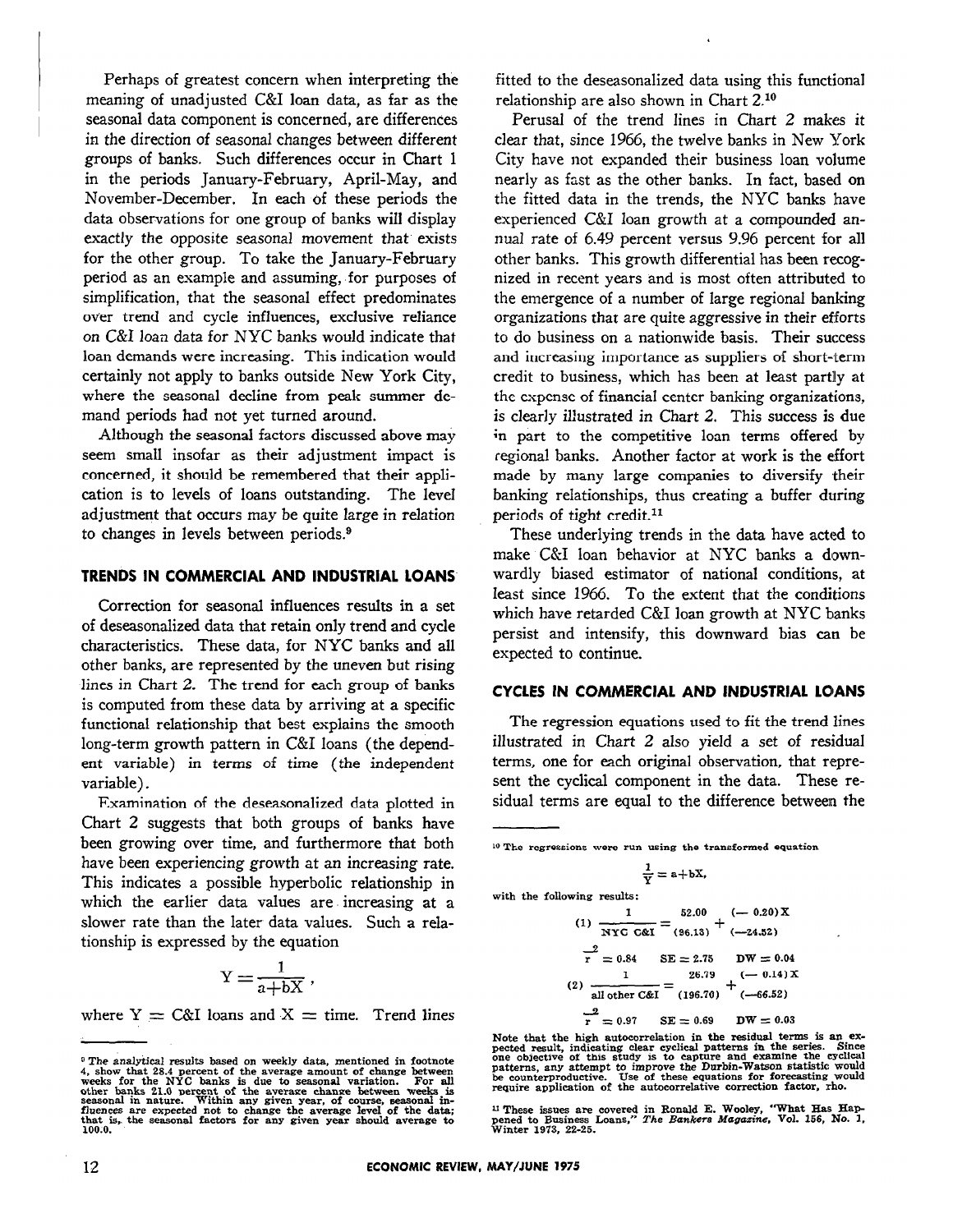

fitted, or trend values, and the actual data, and are visible as deviations from trend in Chart 2. The residuals are plotted in Chart 3 as percentage deviations from trend. This form of expression permits relative comparisons of the cycles at NYC banks and the other banks.

Chart 3 calls into question the usefulness of the NYC C&I loan series as a generalized economic indicator, Although the chart shows that the direction of cyclical movements in C&I loans at NYC banks and all other banks is similar, it also shows that the relative magnitude of the cycle is much greater at banks in the New York City group.12 A possible explanation for the greater cyclical sensitivity at NYC banks is that their loans are not as broadly based across industry groups as those at regional institutions. In addition, during the period covered, cyclical turning points at banks outside New York City have tended to lead cyclical turning points at the NYC banks. This later characteristic indicates that the regional loan data provide a better advance index than do New York City loan data.

# 12 This is also suggested by the relatively large standard error of the regression for equation (1) in footnote 10.

#### **SUMMARY AND CONCLUSIONS**

Commercial banks represent the single most important source of supply of short-term business credit, and commercial and industrial loans are closely monitored by researchers and businessmen. The most timely source of data on commercial and industrial loans is derived from the weekly report of condition of large commercial banks. In actual practice this data is often used in unadjusted form, and the twelve reporting banks in New York City are considered by many to serve as a good indicator of national market conditions for business loans. This article conducts a time series analysis of commercial and industrial loans for two groups of banks that constitute the large commercial bank weekly sample : the twelve banks located in New York City and those in other areas of the nation. In the process, the influences that determine the time path of commercial and industrial loans are defined and analyzed, and differences in business lending between money center and regional banks are portrayed.

Although patterns of business lending between New York City banks and other banks around the country are similar in many respects, their differences are significant enough to cause misunderstanding